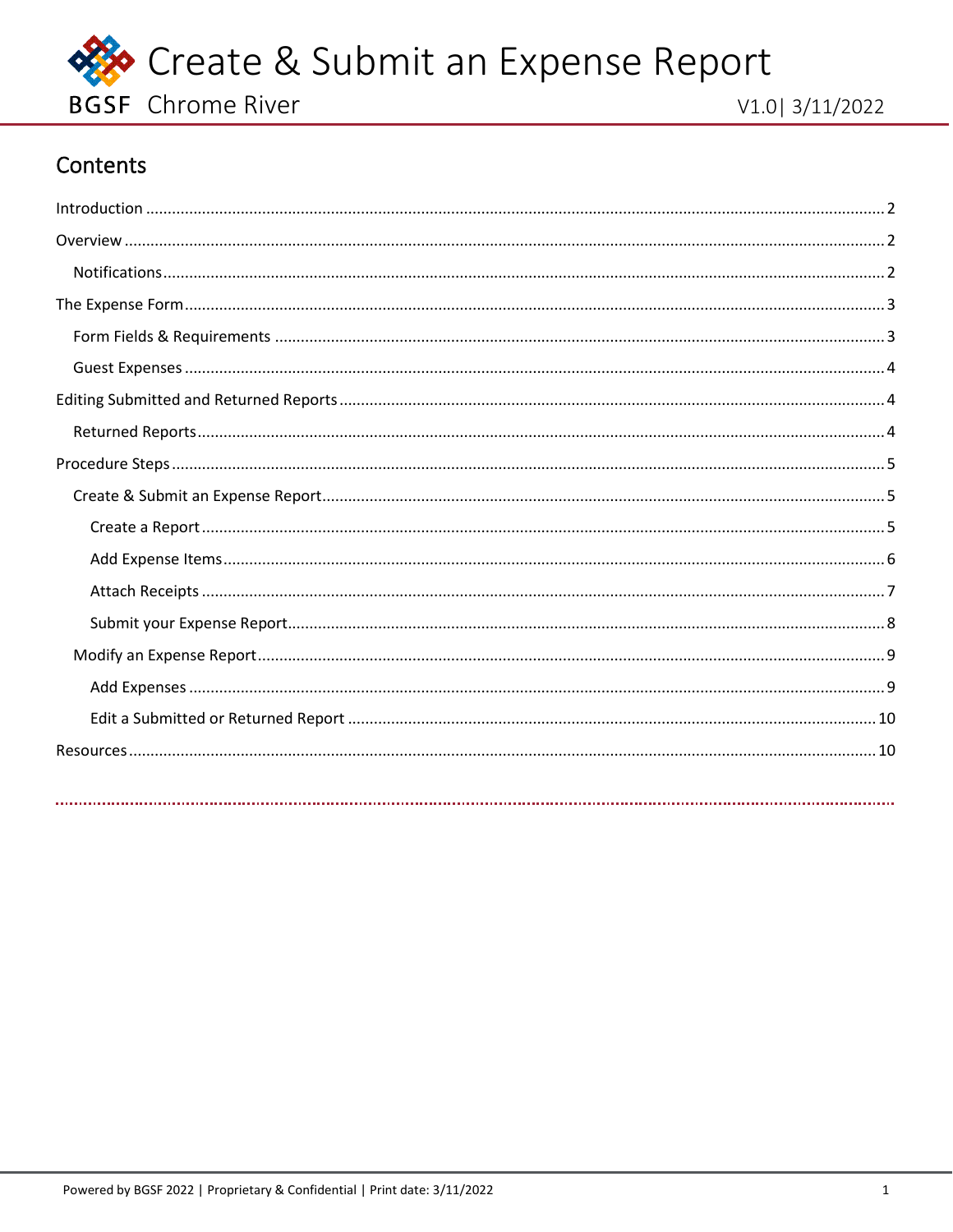

# <span id="page-1-0"></span>Introduction

Chrome River enables you to easily create Expense Reports and attach receipts through the desktop or mobile applications. Once you have logged in, the steps are the same in both applications.

CR SNAP is a mobile app you can use to quickly capture/store receipts and upload them to your report.

NOTE: You must download the Chrome River and SNAP apps and create an account before creating expenses and attaching receipts on your mobile device.

| <b>Apps</b>              |                     | <b>Links</b>   |
|--------------------------|---------------------|----------------|
| $\overline{\phantom{a}}$ | <b>Chrome River</b> | iOS<br>Android |
|                          | Chrome River SNAP   | iOS<br>Android |

Review the job aid, [Capture Expense Receipts](#page-9-1) for more details about using CR SNAP.

## <span id="page-1-1"></span>Overview

Reports can be created and submitted all at once or in stages as you incur expenses. When you add an Expense to a report, you must attach the corresponding receipt at the same time. You are encouraged to upload receipts to your Receipt Gallery as they are incurred via the CR SNAP app.

Expense Reports remain in Draft mode until submitted. Recently Submitted and Returned reports can be recalled for further editing. Recalling a report reverts it to Draft mode until re-submitted.

#### <span id="page-1-2"></span>**Notifications**

You and your approver will receive email notifications when the status of an Expense Report has changed. For instance, your approver will receive an email when you have submitted a report for approval. Likewise, you will receive an email when your report has been approved or returned. Review the QRT, [View & Track your Expense Reports](#page-9-1) for details about tracking the status of a report.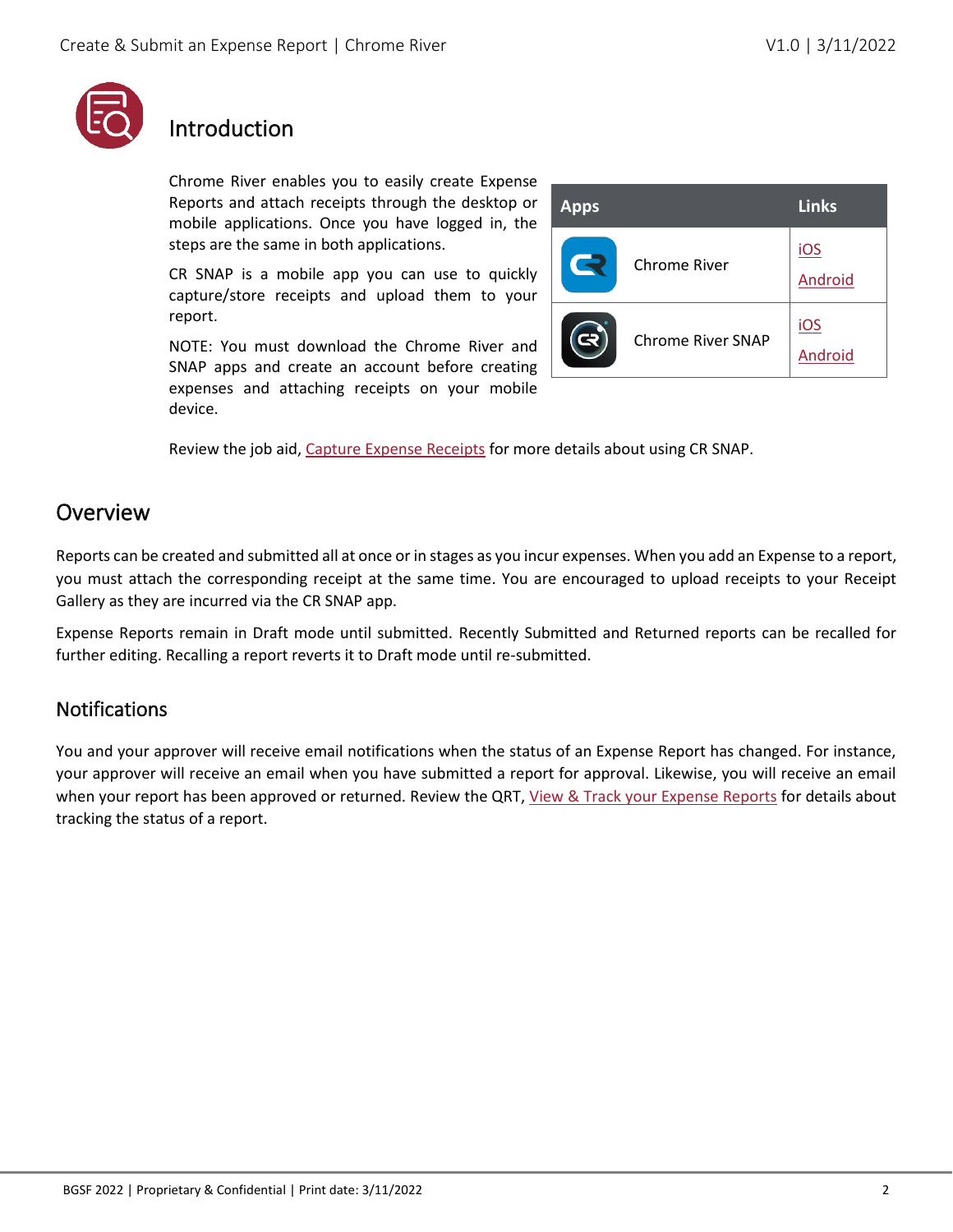### <span id="page-2-0"></span>The Expense Form

Each Expense Report has a corresponding Expense Form that displays in a panel to the right of the report to collect individual expenses and supporting details. Selecting an Expense types opens the form where types are organized into tiles. Click the arrow to select a more refined expense item. For example, "Meals" is a parent tile which displays "Breakfast", "Lunch", and "Dinner" options.

Expense Line items appear on the Expense Report once you have entered the details and attached a supporting receipt.



#### <span id="page-2-1"></span>Form Fields & Requirements

The form for each expense type will vary, depending on the type of expense. For instance, a mileage expense will require a mileage entry. Meals contain a field for gratuities. However, the fields shown below are required of every expense item:

- A. Date (of the expenditure)
- B. Spent
- C. Business Purpose
- D. Merchant
- E. Placement

NOTE: Type an asterisk in the Placement field to expand your Placements and make the appropriate selection.

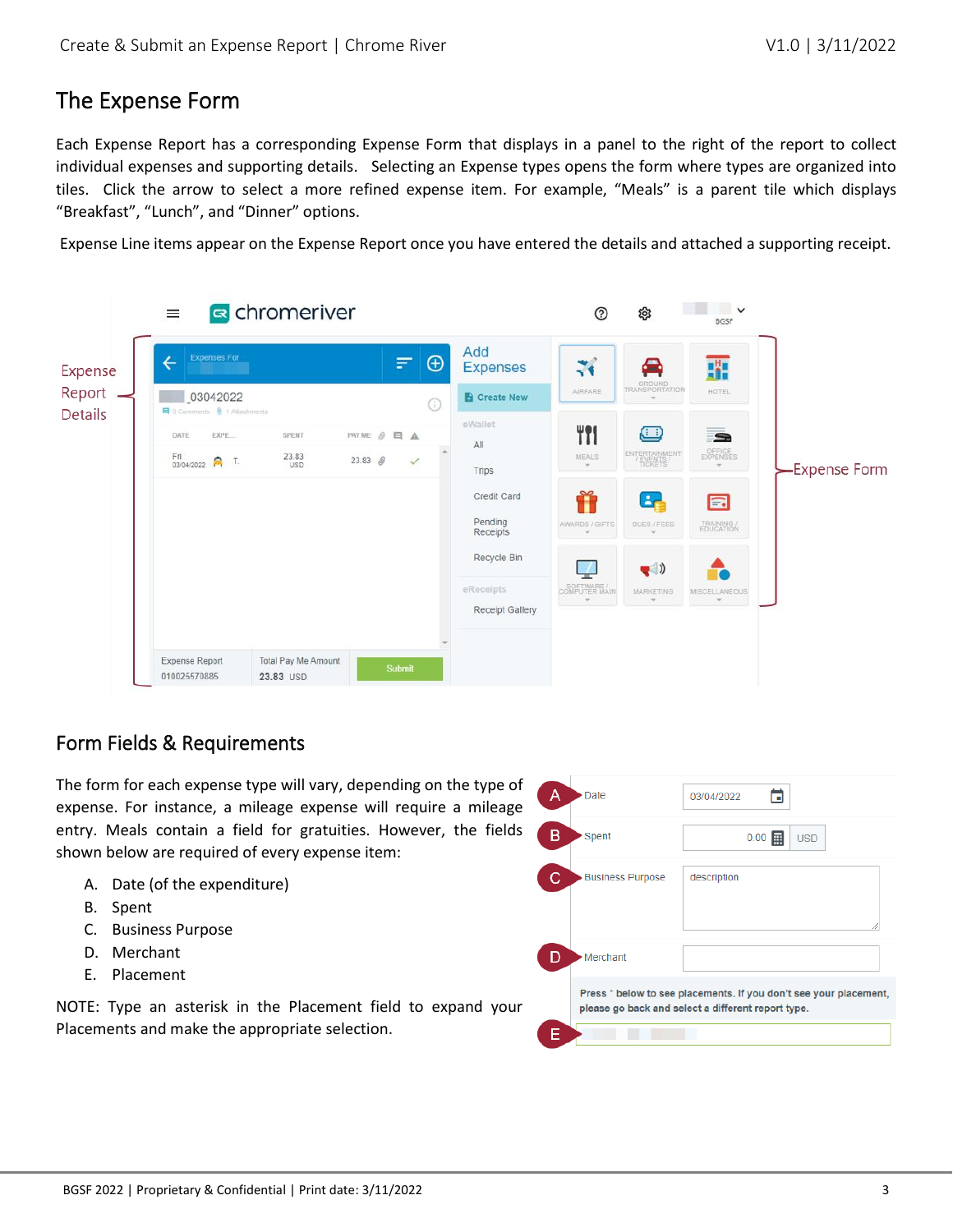#### <span id="page-3-0"></span>Guest Expenses

Expenses involving third parties must specify who they applied to. For instance, if you took a Client to dinner, you must indicate the Client's name on the Expense item.

Chrome River will automatically add you as a guest. Use the dropdown to select and identify according to whether they are Internal (BGSF employee) or External (Client). Begin typing the guest's name to display a list of Clients and BGSF employees. If necessary, External Guests can be added by clicking the plus sign. Alternatively, you can type an asterisk in the field to select from a list of previously entered guests or employees.

| Guests (1)                           |             | Guests (1)                          |                          |
|--------------------------------------|-------------|-------------------------------------|--------------------------|
| Internal<br>$\overline{\phantom{a}}$ |             | External<br>$\overline{\mathbf{v}}$ | Add Guests               |
| <b>Upload CSV</b>                    |             | <b>Upload CSV</b>                   | No Results Found         |
| Internal                             | <b>BGSF</b> | Internal                            | Add New External Guests? |
| $\times$<br><b>BGSF</b>              | <b>BGSF</b> | ×<br><b>BGSF</b>                    | 100%<br>0.00             |
| Attachments (0)                      | <b>BGSF</b> |                                     | 100%<br>0.00             |
|                                      | <b>BGSF</b> |                                     |                          |

#### **Internal Guest: External Guest:**

NOTE: Type an asterisk in the field to display a list of all employees and/or previously entered External contacts.

## <span id="page-3-1"></span>Editing Submitted and Returned Reports

You can re-open a recently submitted Expense Report for editing as long as it has not yet been approved. For example, if you forgot an expense, you can re-open the report and add it if the status is "Pending". If the report has already been approved, you will have to submit a new Expense Report for the missed item.

#### <span id="page-3-2"></span>Returned Reports

Reports you approver returned are stored in your Returned folder. Comments are added depending on the type of rejection, as outlined below.

- A. Header-level (the entire report has been returned)
- B. Line Item (individual expense entries have been returned)

Type your reply in the comments box and click Post to respond.

| <b>LARGING LAI</b>                                                |                 |                                              | - |                                                                   | $\cdots$<br><b>Delete</b> |
|-------------------------------------------------------------------|-----------------|----------------------------------------------|---|-------------------------------------------------------------------|---------------------------|
| <b>Business Trip to LA</b><br>□ 1 Comments <b>@</b> 7 Attachments |                 |                                              | Œ | Expenses For                                                      |                           |
| DATE<br>EXPE                                                      | <b>SPENT</b>    | PAY ME $\mathcal{O} \quad \Box \quad \Delta$ |   | <b>Report Name</b><br>CDA Conference 2017                         |                           |
|                                                                   |                 |                                              |   |                                                                   |                           |
| Wed<br><b>TI</b> D<br>01/28/2015                                  | 450.00<br>GBP   | 450.00                                       | В | Comments (1)                                                      |                           |
|                                                                   |                 |                                              |   | Steve Vance 11/10/2016 08:35 AM<br>You spent \$111 on BREAKFAST?I |                           |
| <b>Expense Report</b>                                             | Total Pay Me Am |                                              |   |                                                                   |                           |

Only those Line Items that have been returned may be edited before re-submitting your report. For instance, if you entered four Line Items and only two were returned, you may only modify the two returned Line Items.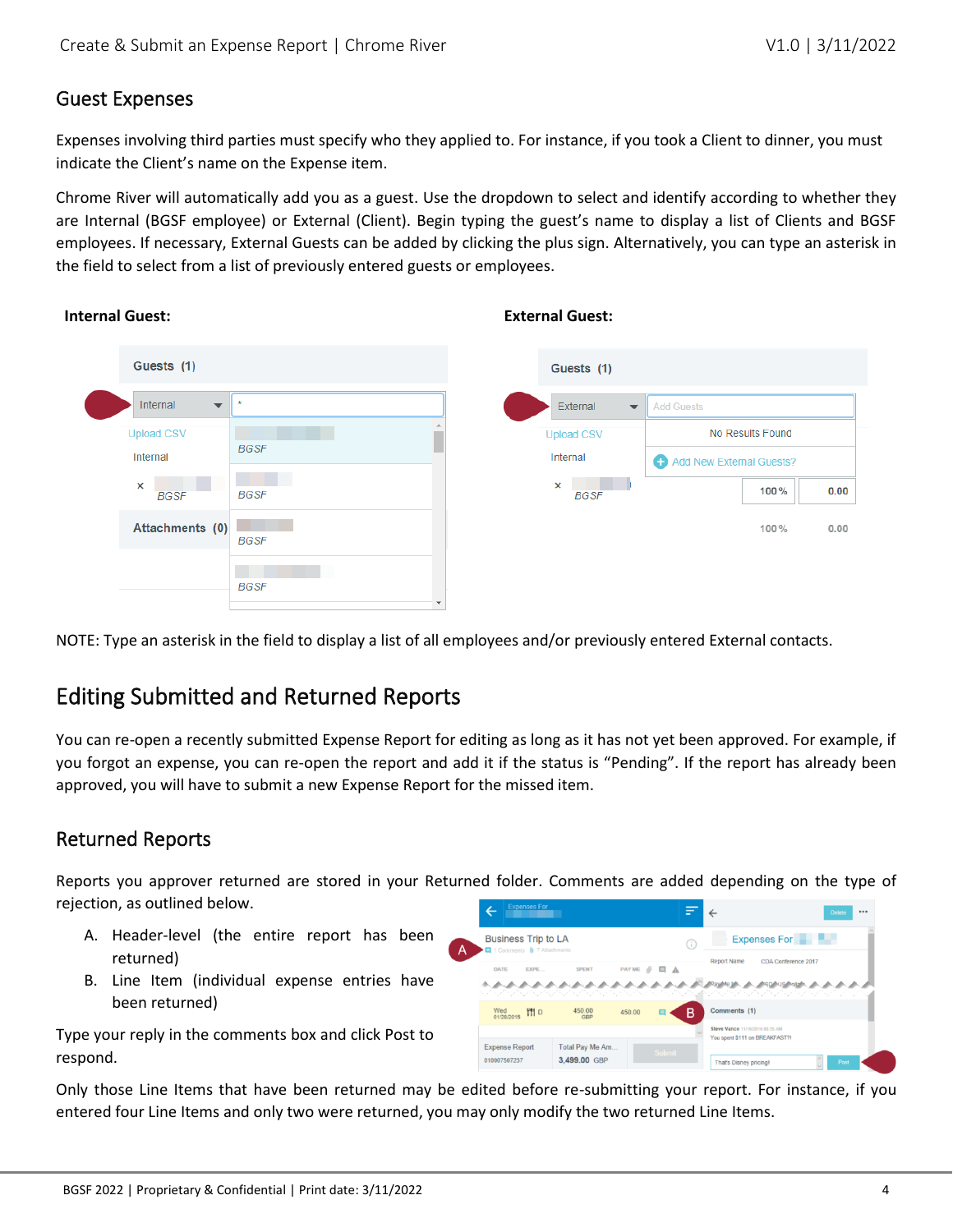

Did you lose your way? Just click the Chrome River logo to refresh your page.



<sup><</sup> chromeriver  $\overline{\phantom{a}}$ **College**  $^\circledR$ ශූ **BGSF** 

<span id="page-4-0"></span>

## <span id="page-4-1"></span>Create & Submit an Expense Report

<span id="page-4-2"></span>

| Create & Submit<br>an Expense Report | <b>Step</b>                    | <b>Action</b>                                                                                                                                 |  |  |  |  |
|--------------------------------------|--------------------------------|-----------------------------------------------------------------------------------------------------------------------------------------------|--|--|--|--|
|                                      | Create a Report (steps 1 - 5): |                                                                                                                                               |  |  |  |  |
|                                      | $\mathbf{1}$                   | Log into Chrome River on your desktop or mobile app.                                                                                          |  |  |  |  |
|                                      | $\overline{2}$                 | This will open the Report Header which captures basic<br>Click/tap Create.<br>information that applies to every expense listed in the report. |  |  |  |  |
|                                      |                                | s chromeriver<br>$\equiv$                                                                                                                     |  |  |  |  |
|                                      |                                | $\equiv$ eWallet<br><b>Unused Items</b>                                                                                                       |  |  |  |  |
|                                      |                                | <b>0</b> Credit Card Items<br><b>0</b> Receipts                                                                                               |  |  |  |  |
|                                      |                                | <b>O</b> + Create<br><b>Expenses</b><br>$\overline{2}$                                                                                        |  |  |  |  |
|                                      |                                | 2<br>Draft<br>Returned<br>Submitted<br>Last 90 Days                                                                                           |  |  |  |  |
|                                      |                                |                                                                                                                                               |  |  |  |  |
|                                      | $\overline{\mathbf{3}}$        | Enter a descriptive Report Name.                                                                                                              |  |  |  |  |
|                                      |                                | NOTE: Report Names cannot be duplicated.                                                                                                      |  |  |  |  |
|                                      | 4                              | Select the Report Type (Internal or Professional).                                                                                            |  |  |  |  |
|                                      | 5                              | Click Save. Your report will be saved.                                                                                                        |  |  |  |  |
|                                      |                                | <b>Save</b>                                                                                                                                   |  |  |  |  |
|                                      |                                | <b>Expenses For</b>                                                                                                                           |  |  |  |  |
|                                      |                                | Report Name<br>TestReport_02142022                                                                                                            |  |  |  |  |
|                                      |                                | Report Type<br>Internal                                                                                                                       |  |  |  |  |
|                                      |                                |                                                                                                                                               |  |  |  |  |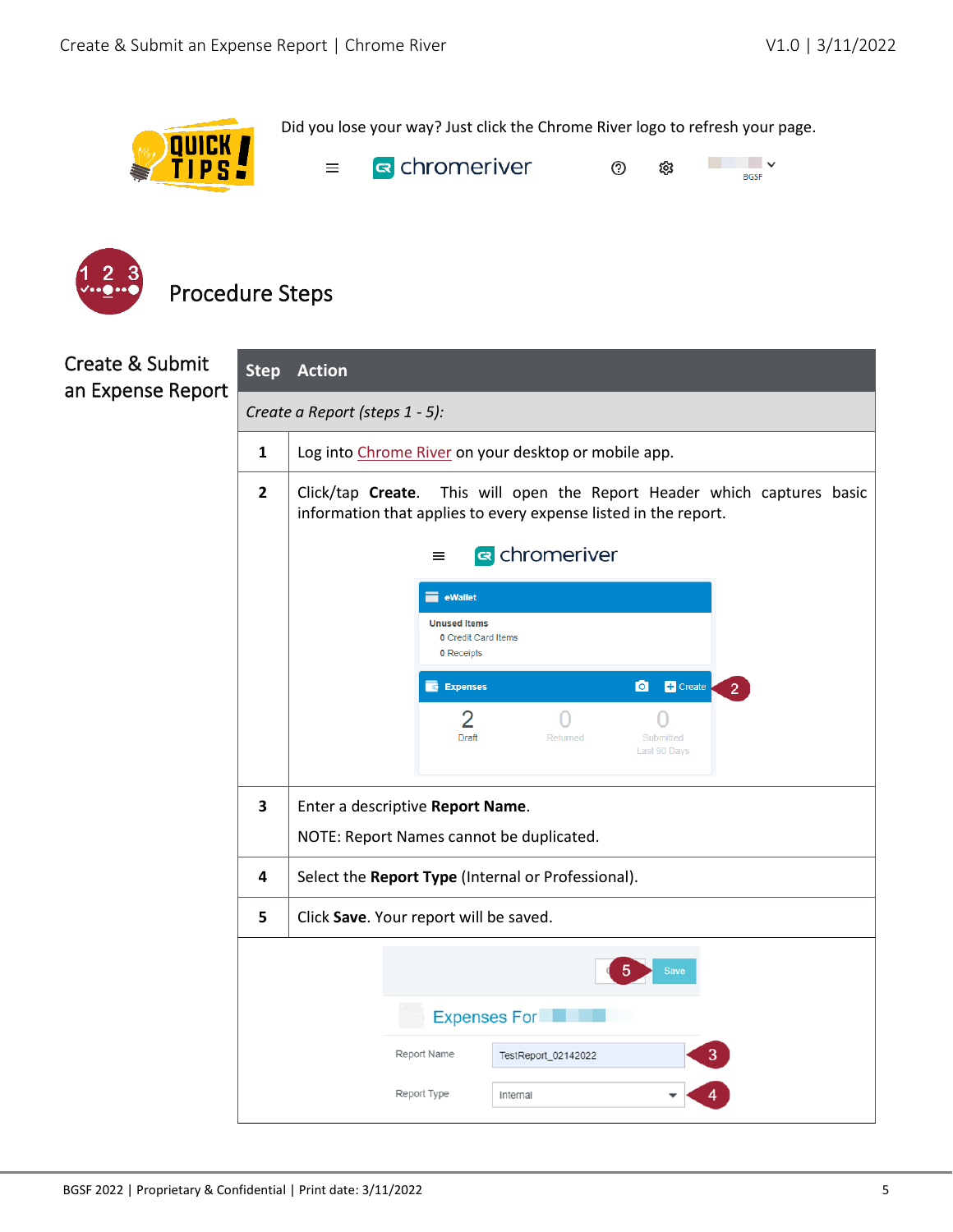<span id="page-5-0"></span>Create & S Expense Re (cont.)

| Submit an<br>eport | <b>Step</b>             | <b>Action</b>                                                        |                                                                                                                                                                                                                                                             |                                                                                                                                                                                                                                                                                                                                                                                                                                             |  |  |  |
|--------------------|-------------------------|----------------------------------------------------------------------|-------------------------------------------------------------------------------------------------------------------------------------------------------------------------------------------------------------------------------------------------------------|---------------------------------------------------------------------------------------------------------------------------------------------------------------------------------------------------------------------------------------------------------------------------------------------------------------------------------------------------------------------------------------------------------------------------------------------|--|--|--|
|                    |                         | Add Expense Items (steps 6 - 9):                                     |                                                                                                                                                                                                                                                             |                                                                                                                                                                                                                                                                                                                                                                                                                                             |  |  |  |
|                    | 6                       | Click Create New. The types of expenses will appear.                 |                                                                                                                                                                                                                                                             |                                                                                                                                                                                                                                                                                                                                                                                                                                             |  |  |  |
|                    | $\overline{\mathbf{z}}$ |                                                                      | Select the tile for the Expense you are adding.<br>REMINDER: Tiles that contain a down arrow are parent expense types. Click the<br>down arrow to display the children tiles. The example below shows the expanded<br>selections for Ground Transportation. |                                                                                                                                                                                                                                                                                                                                                                                                                                             |  |  |  |
|                    | 8                       | Date<br>А.<br>В.<br>Spent<br>C.<br>Merchant<br>D.<br>Placement<br>E. | Add<br><b>Expenses</b><br><b>Create New</b><br>eWallet<br>All<br><b>Trips</b><br><b>Credit Card</b><br>Pending<br>Receipts<br>Recycle Bin<br>eReceipts<br><b>Receipt Gallery</b><br><b>Business Purpose</b><br><b>Dinner</b>                                | 71<br>ä<br><b><i>FRANSPORTATION</i></b><br>AIRFARE<br><b>HOTEL</b><br>T?1<br>≘<br>OFFICE<br>EXPENSES<br><b>MEALS</b><br>ENTERTAINMENTS<br>LUNCH<br><b>DINNER</b><br><b>BREAKFAST</b><br>Åe<br>l=.<br>DUES / FEES<br>TRAINING /<br>EDUCATION<br><b>AWARDS / GIFTS</b><br>$\blacktriangledown$<br>ц.<br>SOFTWARE /<br>COMPUTER MAIN<br><b>MARKETING</b><br><b>MISCELLANEOUS</b><br>Enter the following fields (common for all Expense types): |  |  |  |
|                    |                         |                                                                      | Date                                                                                                                                                                                                                                                        | 03/04/2022                                                                                                                                                                                                                                                                                                                                                                                                                                  |  |  |  |
|                    |                         |                                                                      | Spent                                                                                                                                                                                                                                                       | B<br>$0.00$ =<br><b>USD</b>                                                                                                                                                                                                                                                                                                                                                                                                                 |  |  |  |
|                    |                         |                                                                      | <b>Business Purpose</b>                                                                                                                                                                                                                                     | $\mathbf{C}$<br>description                                                                                                                                                                                                                                                                                                                                                                                                                 |  |  |  |
|                    |                         |                                                                      | Merchant                                                                                                                                                                                                                                                    | D                                                                                                                                                                                                                                                                                                                                                                                                                                           |  |  |  |
|                    |                         |                                                                      |                                                                                                                                                                                                                                                             | Press * below to see placements. If you don't see your placement,<br>please go back and select a different report type.                                                                                                                                                                                                                                                                                                                     |  |  |  |
|                    |                         |                                                                      |                                                                                                                                                                                                                                                             | E.                                                                                                                                                                                                                                                                                                                                                                                                                                          |  |  |  |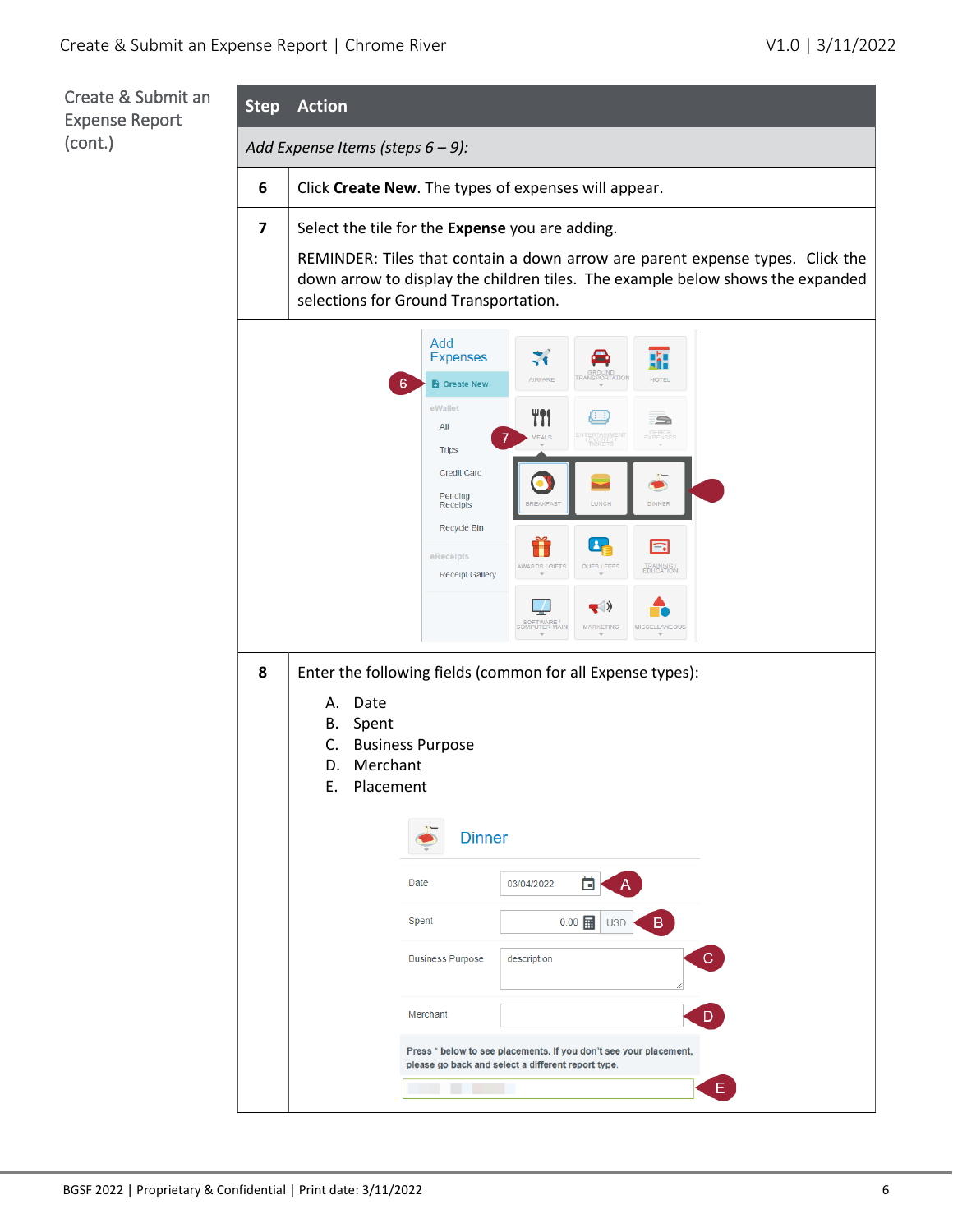<span id="page-6-0"></span>

| Create & Submit an<br><b>Expense Report</b> | <b>Step</b> | <b>Action</b>                                                                                                                                   |                               |                                               |                                                                                                                                                                        |  |  |  |
|---------------------------------------------|-------------|-------------------------------------------------------------------------------------------------------------------------------------------------|-------------------------------|-----------------------------------------------|------------------------------------------------------------------------------------------------------------------------------------------------------------------------|--|--|--|
| (cont.)                                     | 9           | Fill in any fields that are specific to the Expense Type (i.e. - Guests). Review Form<br>Fields & Requirements if you need help with this step. |                               |                                               |                                                                                                                                                                        |  |  |  |
|                                             |             | The example below outlines the following Guests (F) and Gratuities (G).                                                                         |                               |                                               |                                                                                                                                                                        |  |  |  |
|                                             |             |                                                                                                                                                 |                               | <b>Dinner</b>                                 |                                                                                                                                                                        |  |  |  |
|                                             |             |                                                                                                                                                 |                               | And the state of the state of the state of    |                                                                                                                                                                        |  |  |  |
|                                             |             |                                                                                                                                                 | Guests (1)                    |                                               |                                                                                                                                                                        |  |  |  |
|                                             |             |                                                                                                                                                 | Internal                      | <b>Add Guests</b><br>$\overline{\phantom{a}}$ | $\mathsf F$                                                                                                                                                            |  |  |  |
|                                             |             |                                                                                                                                                 | <b>Upload CSV</b><br>Internal |                                               |                                                                                                                                                                        |  |  |  |
|                                             |             |                                                                                                                                                 | ×                             | <b>BGSF</b>                                   | 100%<br>0.00<br>${\bf G}$                                                                                                                                              |  |  |  |
|                                             |             |                                                                                                                                                 |                               |                                               | 100%<br>0.00                                                                                                                                                           |  |  |  |
|                                             |             |                                                                                                                                                 |                               | Attachments (0)                               | 噩い                                                                                                                                                                     |  |  |  |
|                                             |             |                                                                                                                                                 |                               | Add Attachments                               |                                                                                                                                                                        |  |  |  |
|                                             |             | Attach Receipts (steps 10 - 12):                                                                                                                |                               |                                               |                                                                                                                                                                        |  |  |  |
|                                             | 10          |                                                                                                                                                 | <b>Click Add Attachments.</b> |                                               |                                                                                                                                                                        |  |  |  |
|                                             | 11          | Select the receipt according to the type of device you are using and where the<br>receipt is stored:                                            |                               |                                               |                                                                                                                                                                        |  |  |  |
|                                             |             |                                                                                                                                                 | Device                        | Action                                        |                                                                                                                                                                        |  |  |  |
|                                             |             |                                                                                                                                                 | Mobile App                    |                                               | Select Receipt Gallery or Photo Gallery                                                                                                                                |  |  |  |
|                                             |             |                                                                                                                                                 | Desktop                       |                                               | Select Receipt Gallery or desktop Directory                                                                                                                            |  |  |  |
|                                             |             | Attach.                                                                                                                                         |                               |                                               | NOTE: When attaching from the Receipt Gallery, check the box in the upper, left-<br>hand corner of the thumbnail of each image to be attached to a Line Item and click |  |  |  |
|                                             |             |                                                                                                                                                 |                               | <b>Receipt Gallery</b>                        | ×                                                                                                                                                                      |  |  |  |
|                                             |             |                                                                                                                                                 |                               | Sort $\blacktriangleright$                    | 1                                                                                                                                                                      |  |  |  |
|                                             |             |                                                                                                                                                 |                               | 03/11/2022                                    | Thanks for ridin<br>$\overline{\mathbf{a}}$ and<br>03/11/2022                                                                                                          |  |  |  |
|                                             |             |                                                                                                                                                 |                               |                                               | Attach<br>Cancel                                                                                                                                                       |  |  |  |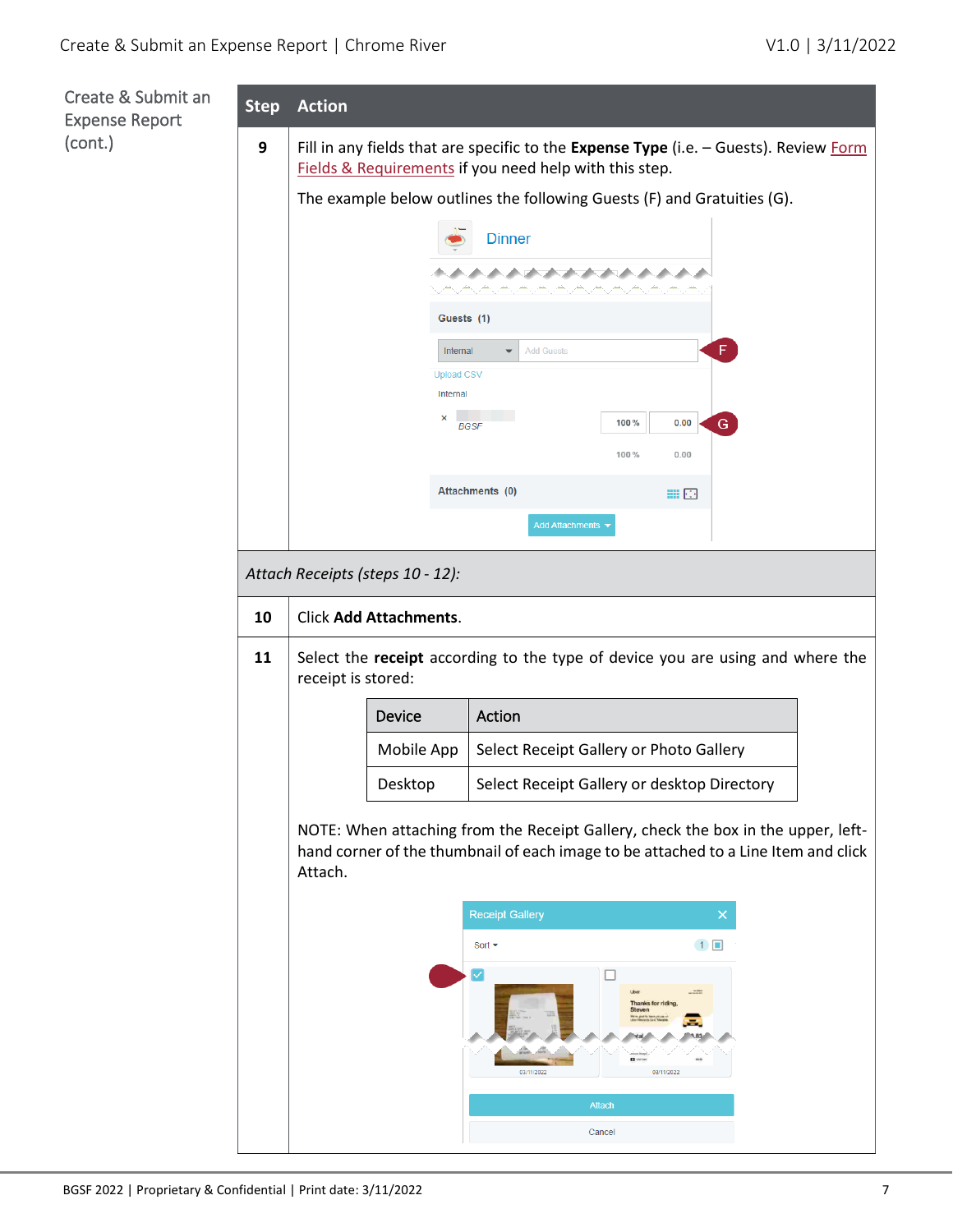<span id="page-7-0"></span>Create & Submit an Expense Report (cont.)



[Return to Top](#page-0-0)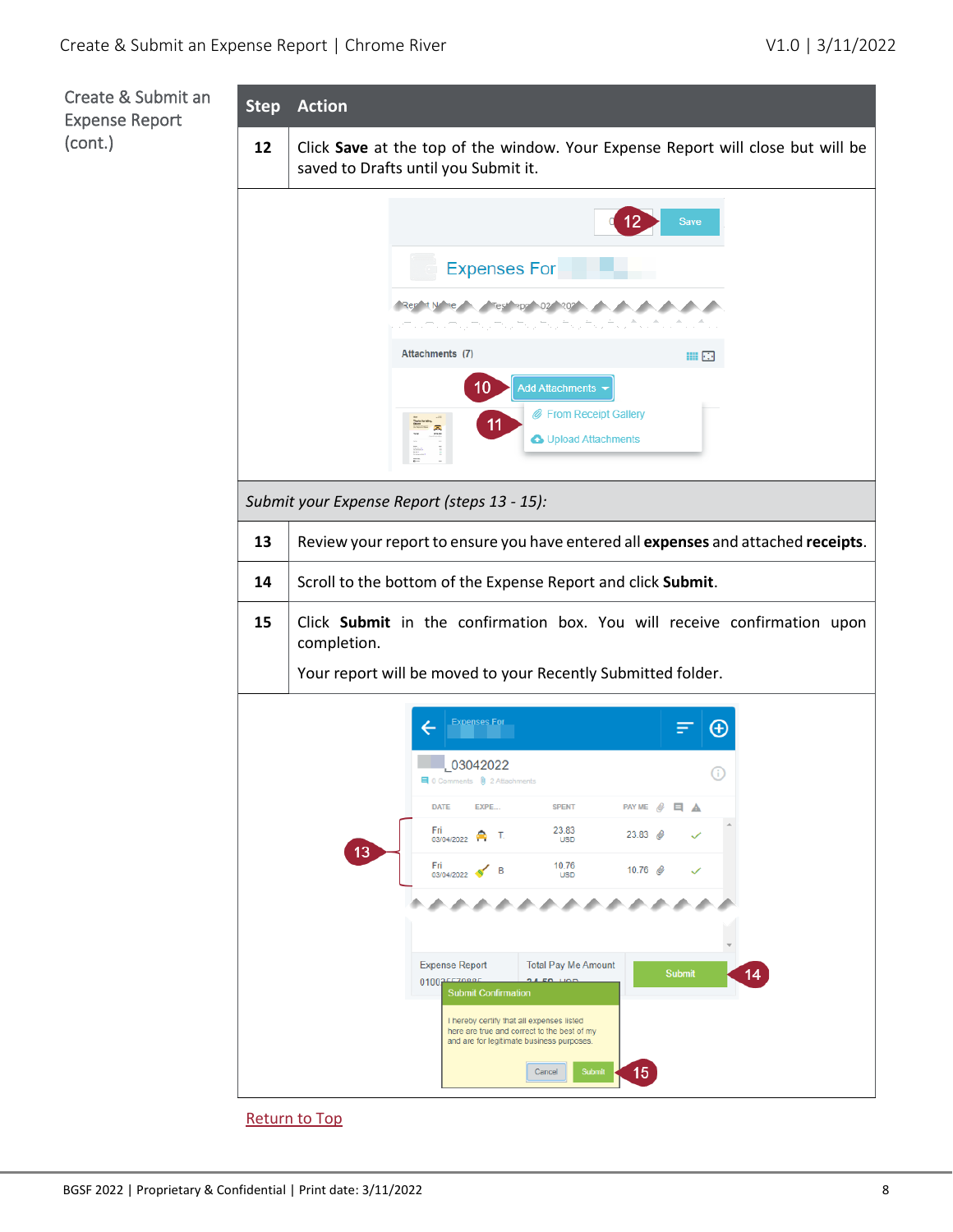## <span id="page-8-0"></span>Modify an Expense Report

<span id="page-8-2"></span><span id="page-8-1"></span>

| ivioùlly an<br><b>Expense Report</b> | <b>Step</b>                                           | Action                                                                                                                                                                                                        |                                                                    |                                                                                                                                                                     |  |  |  |  |
|--------------------------------------|-------------------------------------------------------|---------------------------------------------------------------------------------------------------------------------------------------------------------------------------------------------------------------|--------------------------------------------------------------------|---------------------------------------------------------------------------------------------------------------------------------------------------------------------|--|--|--|--|
|                                      | Locate an Expense Report (steps $1 - 3$ ):            |                                                                                                                                                                                                               |                                                                    |                                                                                                                                                                     |  |  |  |  |
|                                      | 1                                                     | Log into Chrome River on your desktop or mobile app.                                                                                                                                                          |                                                                    |                                                                                                                                                                     |  |  |  |  |
|                                      | $\overline{2}$                                        | Expand the menu and select Expenses.                                                                                                                                                                          |                                                                    |                                                                                                                                                                     |  |  |  |  |
|                                      | 3                                                     | Select a folder according to the Status of your report:<br>A. Draft (created but not submitted)<br>B. Returned (returned for required revisions)<br>Recently Submitted (submitted and pending approval)<br>C. |                                                                    |                                                                                                                                                                     |  |  |  |  |
|                                      |                                                       |                                                                                                                                                                                                               | <b>Dashboard</b>                                                   |                                                                                                                                                                     |  |  |  |  |
|                                      |                                                       |                                                                                                                                                                                                               | eWallet                                                            |                                                                                                                                                                     |  |  |  |  |
|                                      |                                                       |                                                                                                                                                                                                               | eReceipts                                                          |                                                                                                                                                                     |  |  |  |  |
|                                      |                                                       | <b>EXPENSES</b>                                                                                                                                                                                               | Draft                                                              |                                                                                                                                                                     |  |  |  |  |
|                                      |                                                       |                                                                                                                                                                                                               | Returned                                                           | $\mathbf{B}$                                                                                                                                                        |  |  |  |  |
|                                      |                                                       |                                                                                                                                                                                                               | Recently Submitted                                                 | $\overline{C}$                                                                                                                                                      |  |  |  |  |
|                                      | Add Expenses to a Report in Draft Mode (steps 4 - 6): |                                                                                                                                                                                                               |                                                                    |                                                                                                                                                                     |  |  |  |  |
|                                      | 4                                                     |                                                                                                                                                                                                               |                                                                    | Select an Expense Report to edit it, attach receipts, submit it, or view its status.<br>Draft Expense Reports are found in the Draft folder (Review "A" in step 3). |  |  |  |  |
|                                      | 5                                                     | Click Open.                                                                                                                                                                                                   |                                                                    |                                                                                                                                                                     |  |  |  |  |
|                                      |                                                       | <b>Drafts</b><br>02142022<br>02/14<br>010025345841                                                                                                                                                            | Open<br>≕<br>H<br>0.00                                             | Submit<br>$\bullet\bullet\bullet$<br>02142022                                                                                                                       |  |  |  |  |
|                                      | 6                                                     |                                                                                                                                                                                                               | Create & Submit an Expense Report if you need help with this step. | Click the + sign to add expenses. Add expenses and submit your report. Review                                                                                       |  |  |  |  |